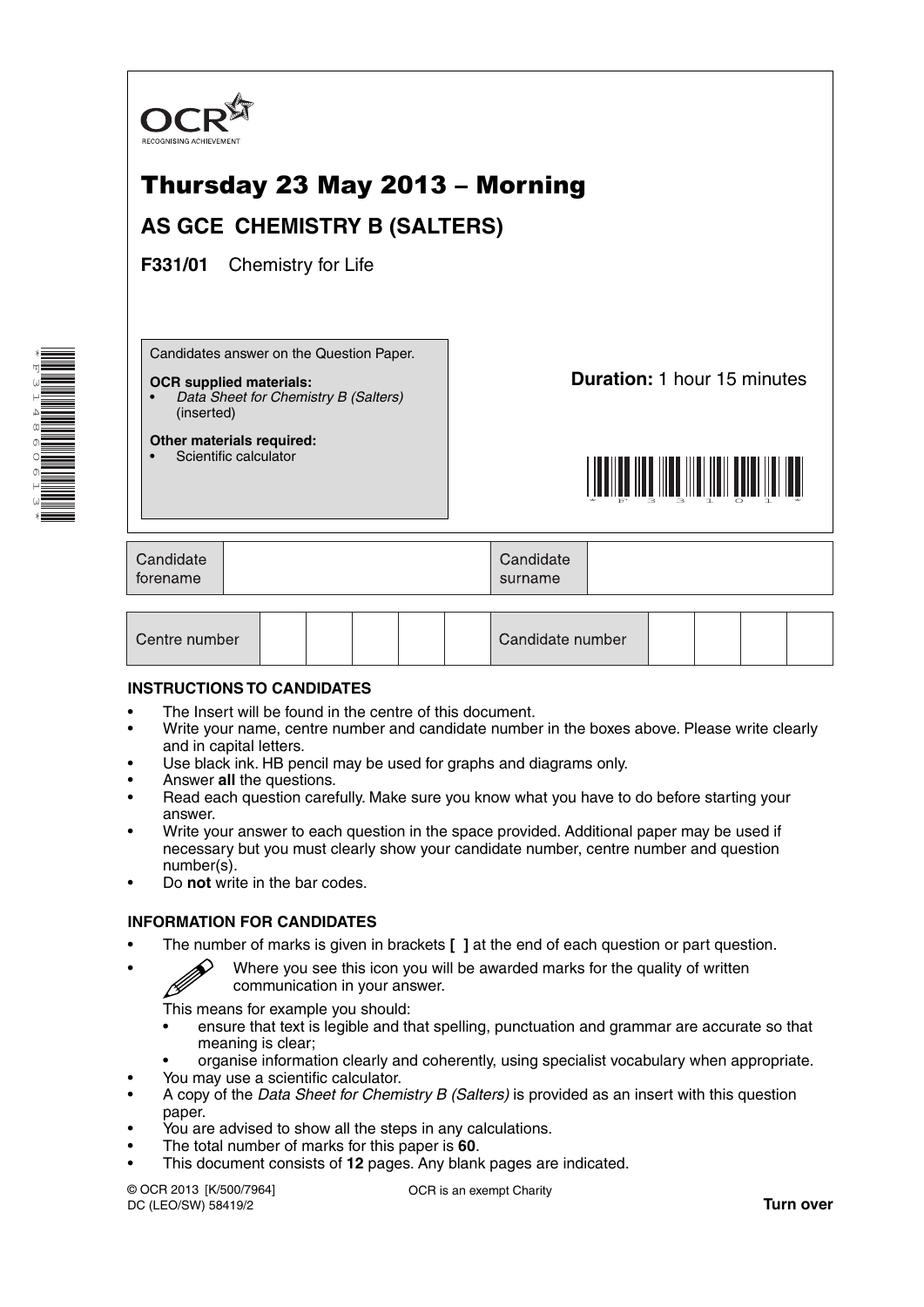Answer **all** the questions.

- **1** 'Fuel ethers' are oxygenates which are often blended in petrol to improve its properties.
	- **(a)** The fuel ether, MTBE, is manufactured according to the following equation:



Write the equation for this cracking reaction.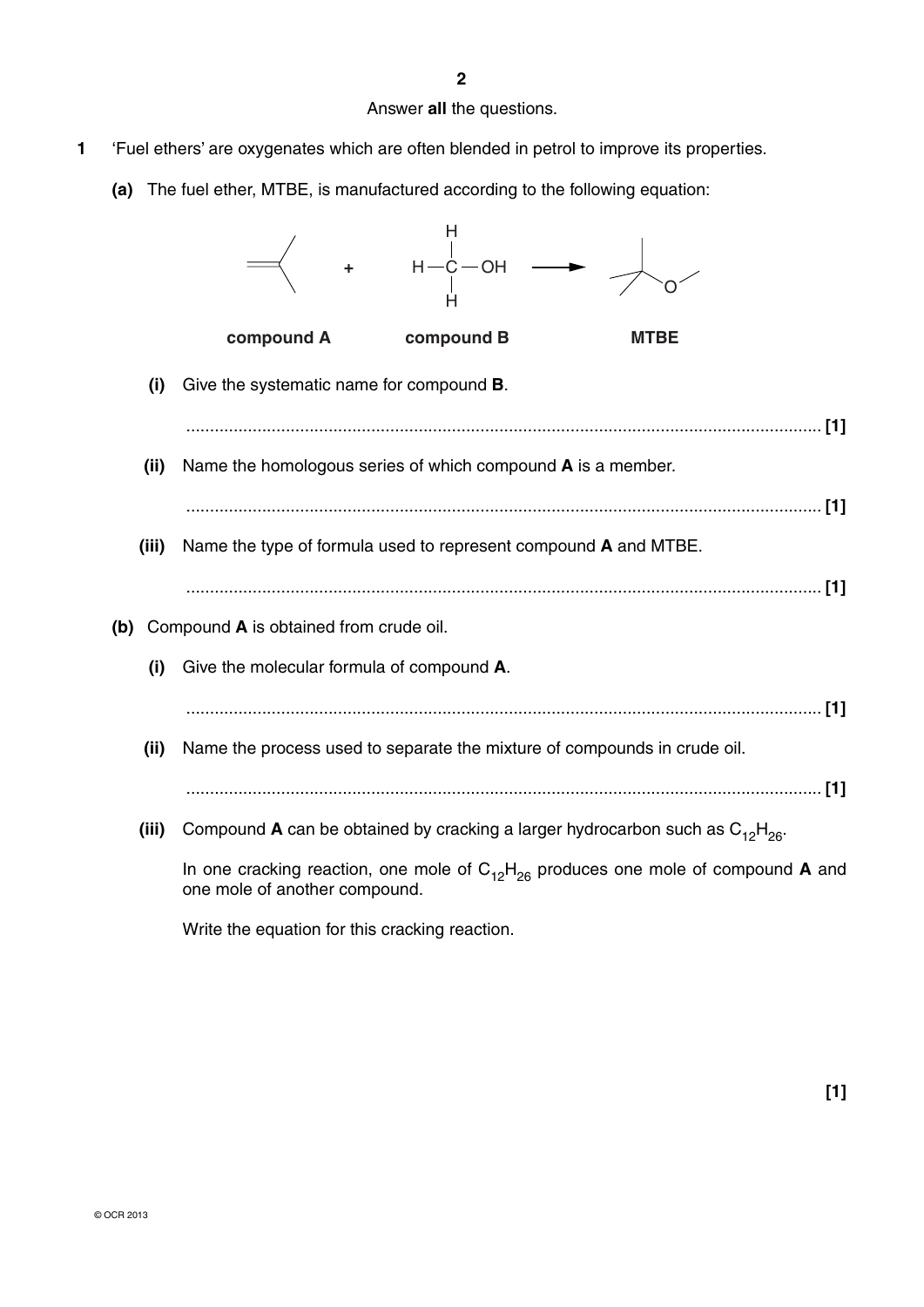| (iv)  | The cracking reaction in (b)(iii) uses a heterogeneous catalyst.                                                           |  |  |  |
|-------|----------------------------------------------------------------------------------------------------------------------------|--|--|--|
|       | Describe a simple model to explain the function of a heterogeneous catalyst.                                               |  |  |  |
|       | In your answer, you should use appropriate technical terms, spelled correctly.                                             |  |  |  |
|       |                                                                                                                            |  |  |  |
|       |                                                                                                                            |  |  |  |
|       |                                                                                                                            |  |  |  |
|       |                                                                                                                            |  |  |  |
|       |                                                                                                                            |  |  |  |
|       |                                                                                                                            |  |  |  |
|       |                                                                                                                            |  |  |  |
| (c)   | It is claimed that the addition of fuel ethers makes the fuels 'cleaner burning'.                                          |  |  |  |
| (i)   | Balance the equation given below for the complete combustion of one mole of MTBE,<br>$C_5H_{12}O.$                         |  |  |  |
|       |                                                                                                                            |  |  |  |
|       | $C_5H_{12}O(l) + \dots + O_2(g) \rightarrow \dots + CO_2(g) + \dots + H_2O(l)$<br>$[1]$                                    |  |  |  |
| (ii)  | Pentane is a component of petrol and has five carbon atoms.                                                                |  |  |  |
|       | The proportion of carbon monoxide in the combustion products of MTBE is lower than<br>that from the combustion of pentane. |  |  |  |
|       | Explain why this is so.                                                                                                    |  |  |  |
|       |                                                                                                                            |  |  |  |
|       |                                                                                                                            |  |  |  |
|       |                                                                                                                            |  |  |  |
| (iii) | Carbon monoxide can be removed from car exhaust fumes by the catalysed reaction<br>with nitrogen monoxide.                 |  |  |  |
|       | <b>Name</b> the products of this reaction.                                                                                 |  |  |  |
|       |                                                                                                                            |  |  |  |
|       |                                                                                                                            |  |  |  |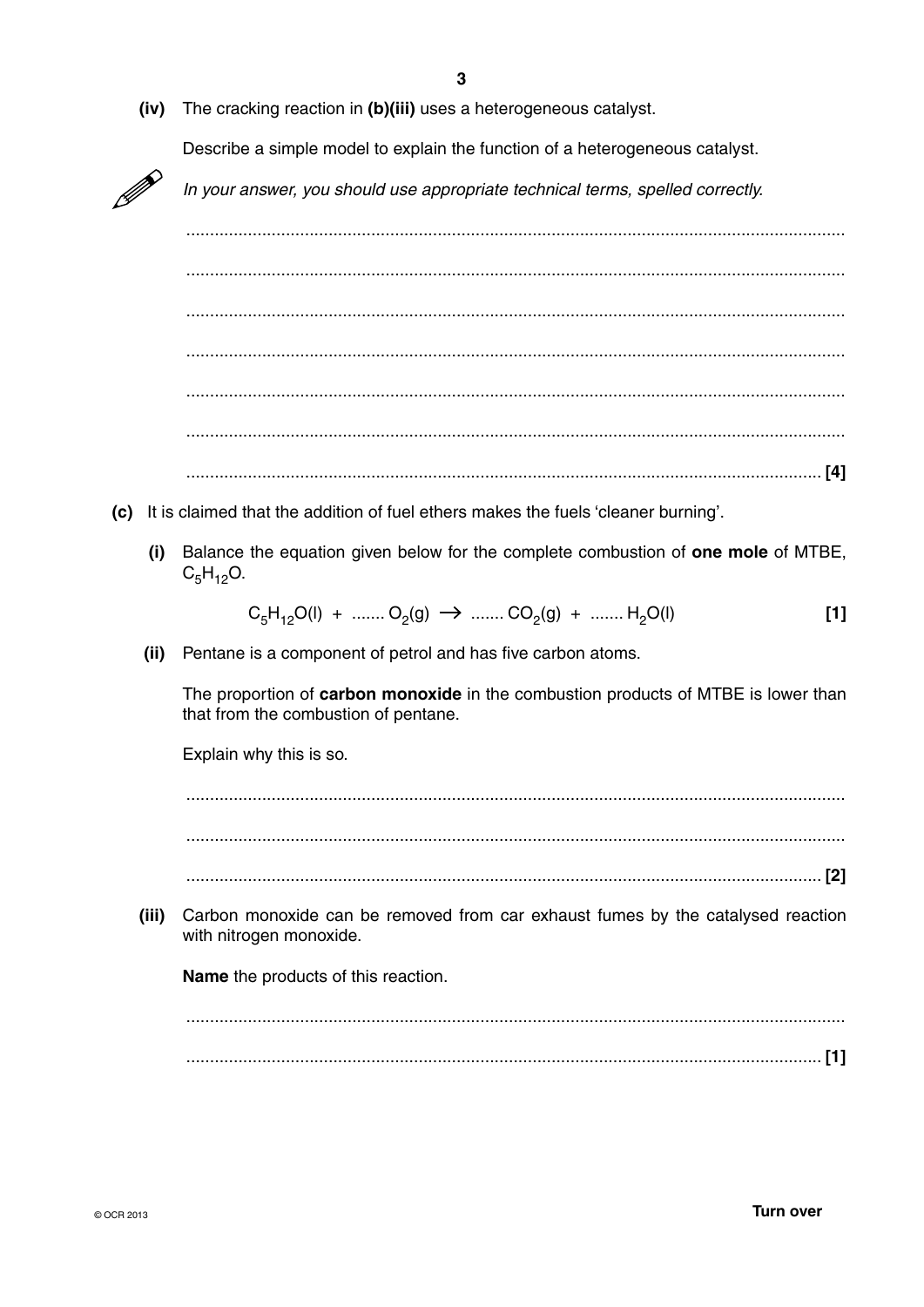(d) ETBE is another fuel ether. It has a similar structure to MTBE and is represented below.



### **FTRF**

- Explain the significance of the wedge and dashed line in the above structure.  $(i)$
- 
- (ii) ETBE is not a structural isomer of MTBE.

Explain the term structural isomers and explain why ETBE and MTBE are not structural isomers.

(e) ETBE can be manufactured from bioethanol. Both ETBE and bioethanol are called biofuels.

Explain why biofuels are regarded as a sustainable energy source, and why they are often described as 'carbon neutral'.

**Total: 201**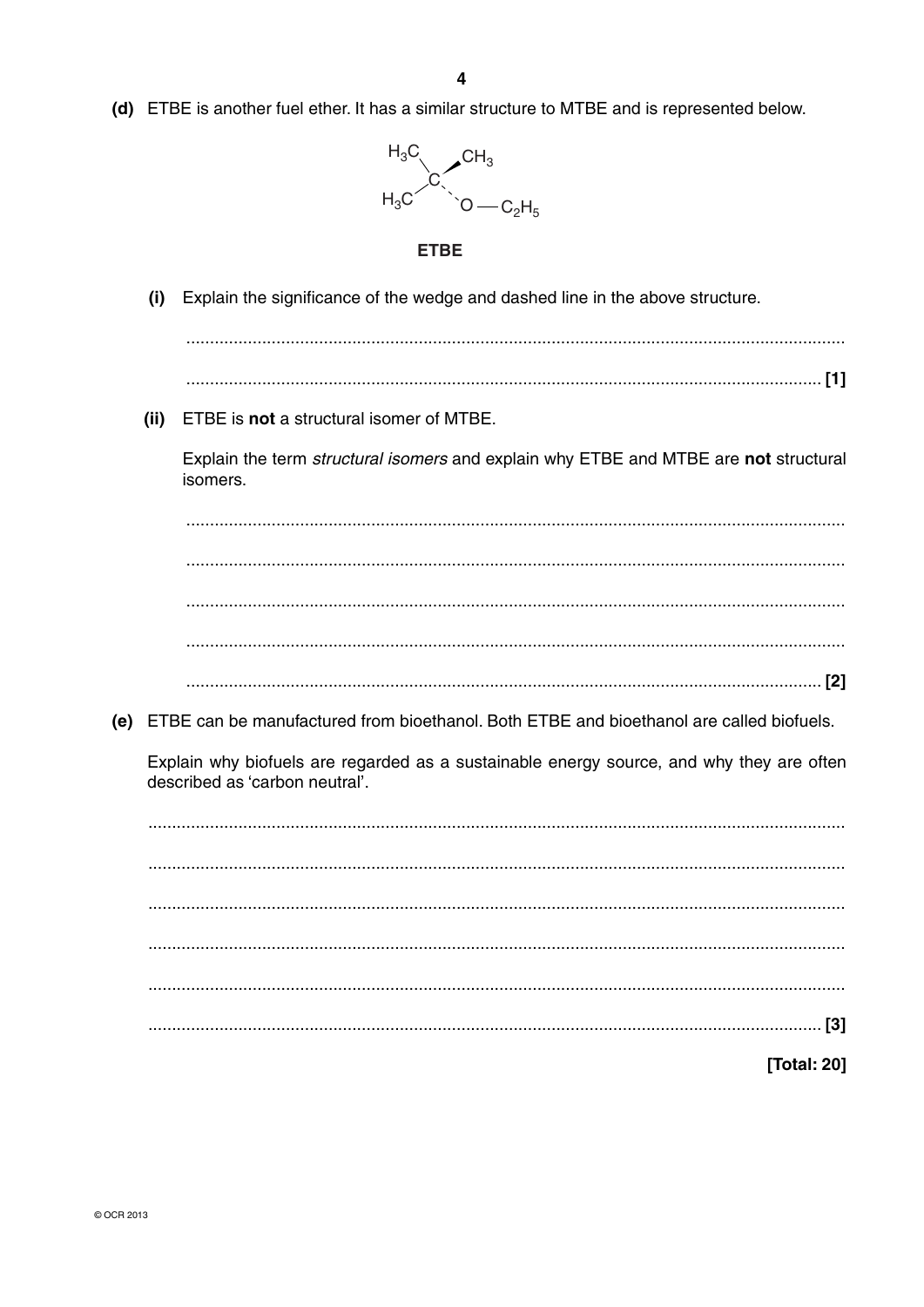**BLANK PAGE**

**Question 2 begins on page 6**

**PLEASE DO NOT WRITE ON THIS PAGE**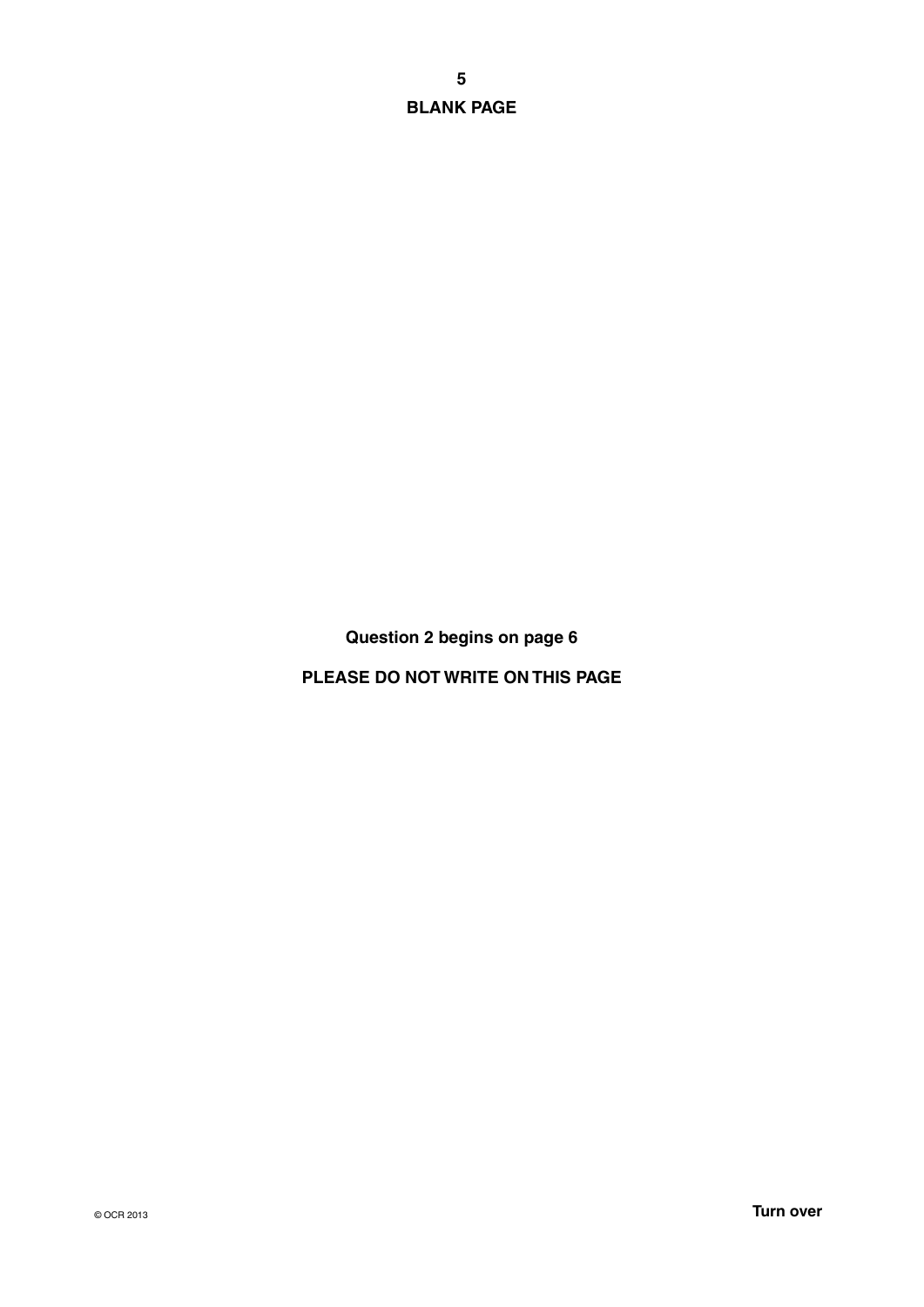- **2** Magnesium hydroxide and magnesium carbonate are ingredients of some indigestion tablets. Their purpose in the tablet is to neutralise excess hydrochloric acid in the stomach.
	- **(a)** Write an equation for the reaction of solid magnesium hydroxide with dilute hydrochloric acid.

Include state symbols.

 **(b)** A student measures the enthalpy change of the reaction in **(a)**. The student adds magnesium hydroxide solid to 50 cm<sup>3</sup> (an excess) of hydrochloric acid in a polystyrene cup. The student measures a temperature rise of 5 °C.

**[2]**

 **(i)** Suggest why the student chooses a polystyrene cup instead of a glass beaker.

|     | (ii) | The student calculates the heat transferred as follows:                                                    |
|-----|------|------------------------------------------------------------------------------------------------------------|
|     |      | Heat transferred = $50 \times 4.18 \times 5J$                                                              |
|     |      | Suggest two approximations that the student makes in doing the calculation.                                |
|     |      |                                                                                                            |
|     |      |                                                                                                            |
|     |      |                                                                                                            |
|     |      |                                                                                                            |
| (c) |      | Aluminium hydroxide, $Al(OH)_{3}$ , is an ingredient of some indigestion tablets.                          |
|     |      | Suggest why one mole of aluminium hydroxide neutralises more acid than one mole of<br>magnesium hydroxide. |
|     |      |                                                                                                            |

 ................................................................................................................................................... .............................................................................................................................................. **[1]**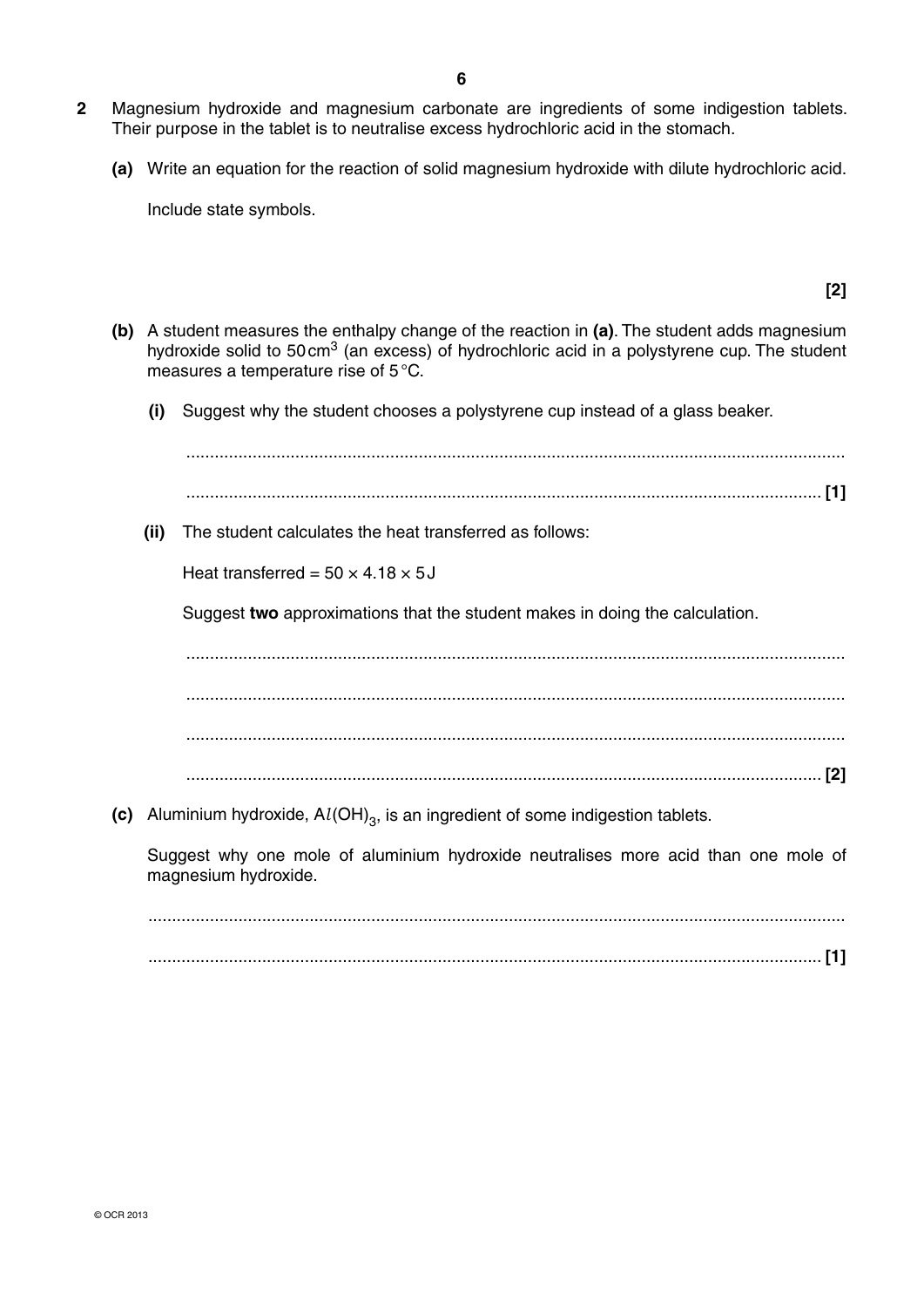**(d)** When magnesium carbonate neutralises excess stomach acid it can cause a bloated feeling because of the carbon dioxide gas released in the reaction.

The equation for the reaction is shown below:

 $MgCO<sub>3</sub>(s) + 2HCI(aq) \rightarrow MgCl<sub>2</sub>(aq) + CO<sub>2</sub>(g) + H<sub>2</sub>O(l)$  equation 2.1

 **(i)** A student reacts an indigestion tablet containing magnesium carbonate with excess hydrochloric acid.

The mass of magnesium carbonate in the indigestion tablet is 0.20 g.

Calculate the volume of carbon dioxide gas, in **cm3**, produced at room temperature and pressure.

*One mole of any gas occupies 24 dm3 at room temperature and pressure.*

| The reaction shown in <b>equation 2.1</b> is accompanied by an increase in entropy.<br>(ii)       |  |
|---------------------------------------------------------------------------------------------------|--|
| Explain the term <i>entropy</i> and explain why there is an increase in entropy in this reaction. |  |
|                                                                                                   |  |
|                                                                                                   |  |
|                                                                                                   |  |
|                                                                                                   |  |
|                                                                                                   |  |
| [Total: 11]                                                                                       |  |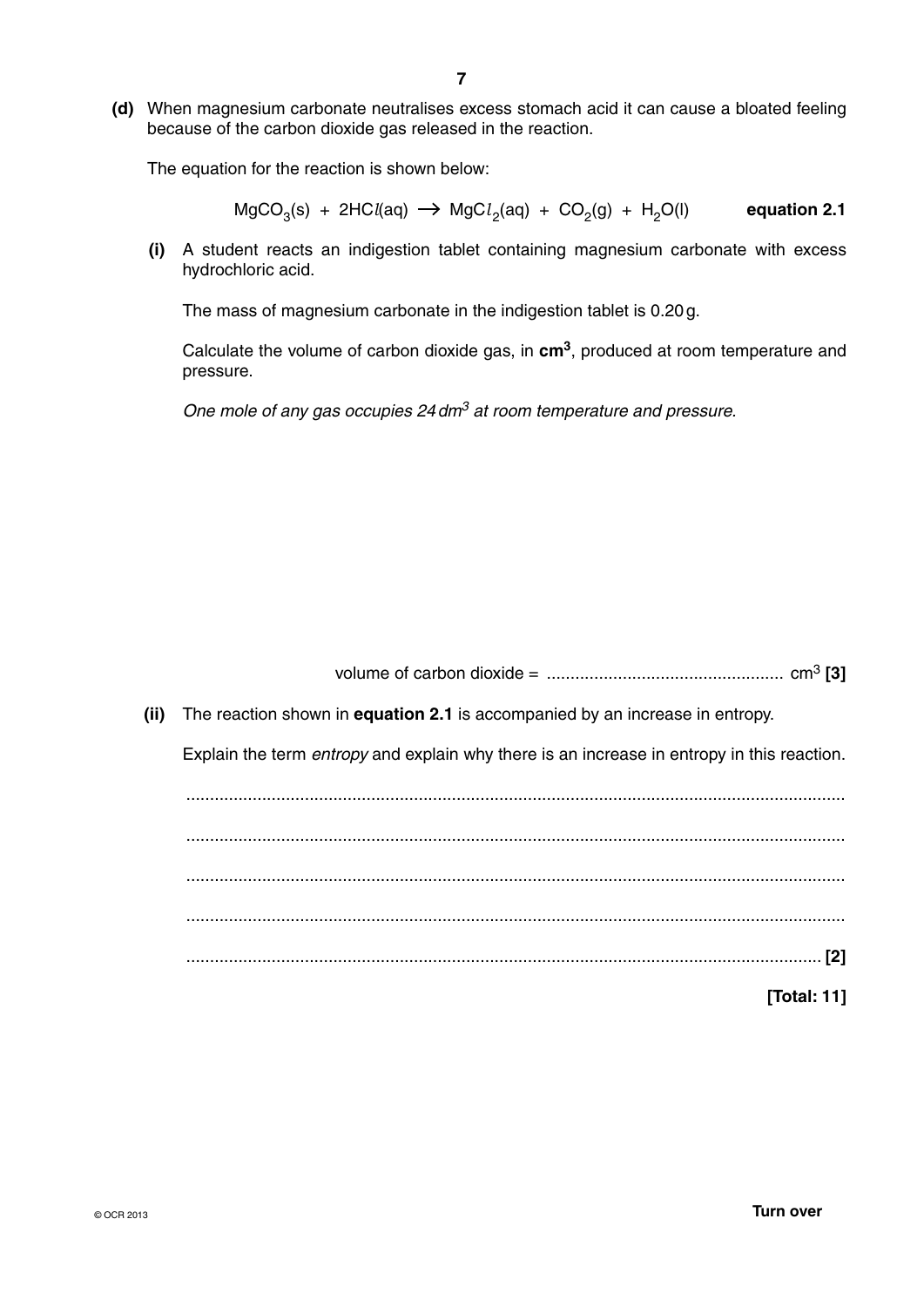- **3** Life on Earth is based on the element carbon. Some science fiction novels, however, suggest the possibility of silicon-based life forms.
	- **(a)** Use your knowledge of the Periodic Table to explain why silicon would be expected to show a similar chemistry to carbon.

 ................................................................................................................................................... .............................................................................................................................................. **[1]**

 **(b)** The table below shows the structure and properties of carbon and silicon and some of their compounds.

Complete the table by ticking the appropriate boxes to show the link between the type of structure and melting point.

|                  |                            | Type of structure          | <b>Melting point</b> |     |
|------------------|----------------------------|----------------------------|----------------------|-----|
| <b>Substance</b> | <b>Simple</b><br>molecular | <b>Covalent</b><br>network | <b>High</b>          | Low |
| C (diamond)      |                            |                            |                      |     |
| silicon          |                            |                            |                      |     |
| CO <sub>2</sub>  |                            |                            |                      |     |
| SiO <sub>2</sub> |                            |                            |                      |     |

**[1]**

**(c)** Carbon forms two oxides, CO<sub>2</sub> and CO.

Representation of the bonding in these oxides is shown below.

 $0 = C = 0$  $C = 0$ 

**carbon dioxide**

**carbon monoxide**

 **(i)** Use the electron pair repulsion principle to state and explain the shape of a carbon dioxide molecule.

 ........................................................................................................................................... ........................................................................................................................................... ........................................................................................................................................... ........................................................................................................................................... ...................................................................................................................................... **[3] (ii)** State the type of bond represented by the arrow in the carbon monoxide structure.

...................................................................................................................................... **[1]**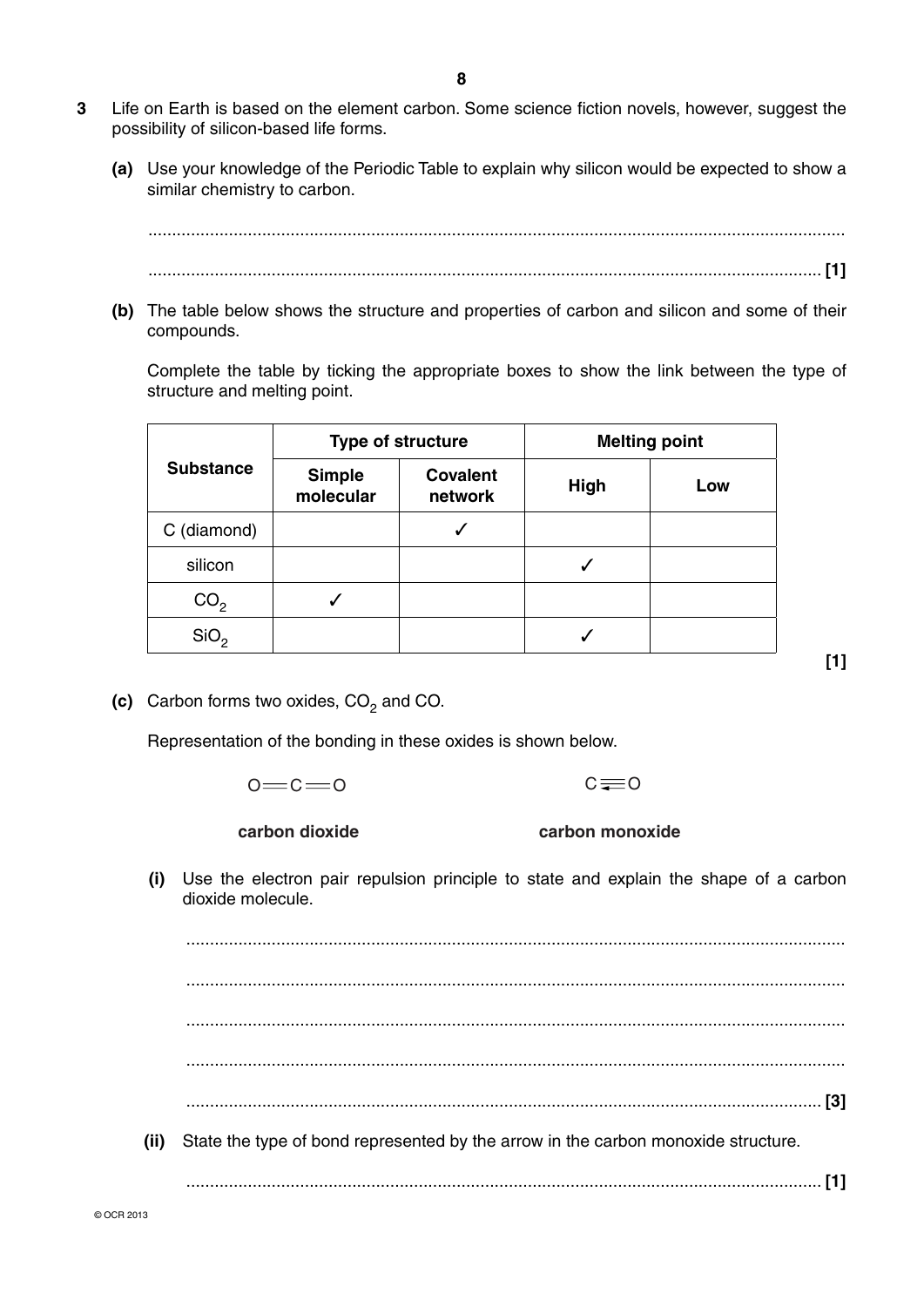**(iii)** Draw a '*dot-and-cross* ' diagram for the carbon monoxide molecule.

Show outer electrons only.

 **(d)** The isotope carbon-14 can be used to estimate the time since an organism died.

There is a roughly constant amount of carbon-14 in living material. When an organism dies, the amount of carbon-14 within it gradually decays and is not replaced.

Carbon-14 undergoes β-decay with a half-life of approximately 6000 years.

 **(i)** Write an equation for the β-decay of carbon-14.

 **(ii)** Fossil remains from an organism that died during the last ice age can be dated by determining the count rate of the remaining carbon-14.

A fossil has a count rate that is 12.5% of the value in living material.

Calculate the number of years since the organism died.

| [4]                                                           |  |
|---------------------------------------------------------------|--|
| at have to be made if the above determination is to be valid. |  |

number of years = ................................. **[2]**

**(iii)** Suggest two assumptions the

 ........................................................................................................................................... ........................................................................................................................................... ........................................................................................................................................... ...................................................................................................................................... **[2]**

**[Total: 14]**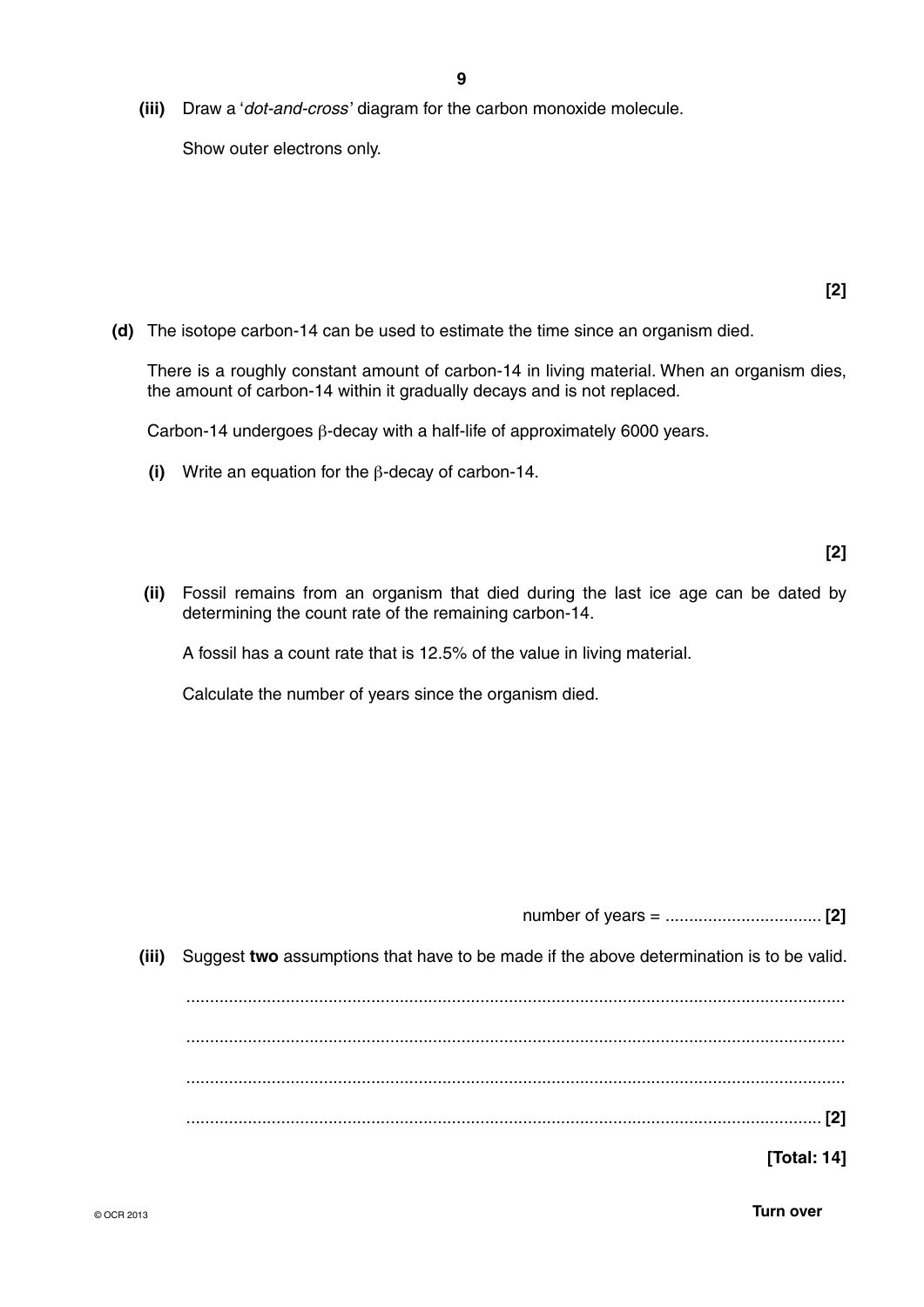**4** Analysis of tooth enamel from ancient human skeletons provides information on the place of origin of people from the past.

The technique is based on the fact that the concentrations of strontium and oxygen isotopes in tooth enamel vary with geographical locality.

 **(a) (i)** Give the number of protons, electrons and neutrons in the strontium isotope, Sr-88.

protons ........... electrons ........... neutrons ........... **[1]**

 **(ii)** A sample of strontium has four stable isotopes with abundances as shown in the table below.

| <b>Isotope</b> | Abundance (%) |
|----------------|---------------|
| <b>Sr-84</b>   | 0.56          |
| <b>Sr-86</b>   | 9.86          |
| <b>Sr-87</b>   | 7.02          |
| <b>Sr-88</b>   | 82.56         |

Use the above data to calculate a value for the relative atomic mass of strontium in the sample.

Show your working and give your answer to **three** significant figures.

| relative atomic mass of strontium in the sample $=$ |  |  |
|-----------------------------------------------------|--|--|
|-----------------------------------------------------|--|--|

 **(b)** Strontium ions can replace calcium ions in tooth enamel because they both have the same charge.

State the charge on a strontium ion.

.............................................................................................................................................. **[1]**

 **(c)** Calcium reacts with water.

Describe **two observations** that you would make when calcium reacts with water.

 ................................................................................................................................................... ................................................................................................................................................... .............................................................................................................................................. **[2]**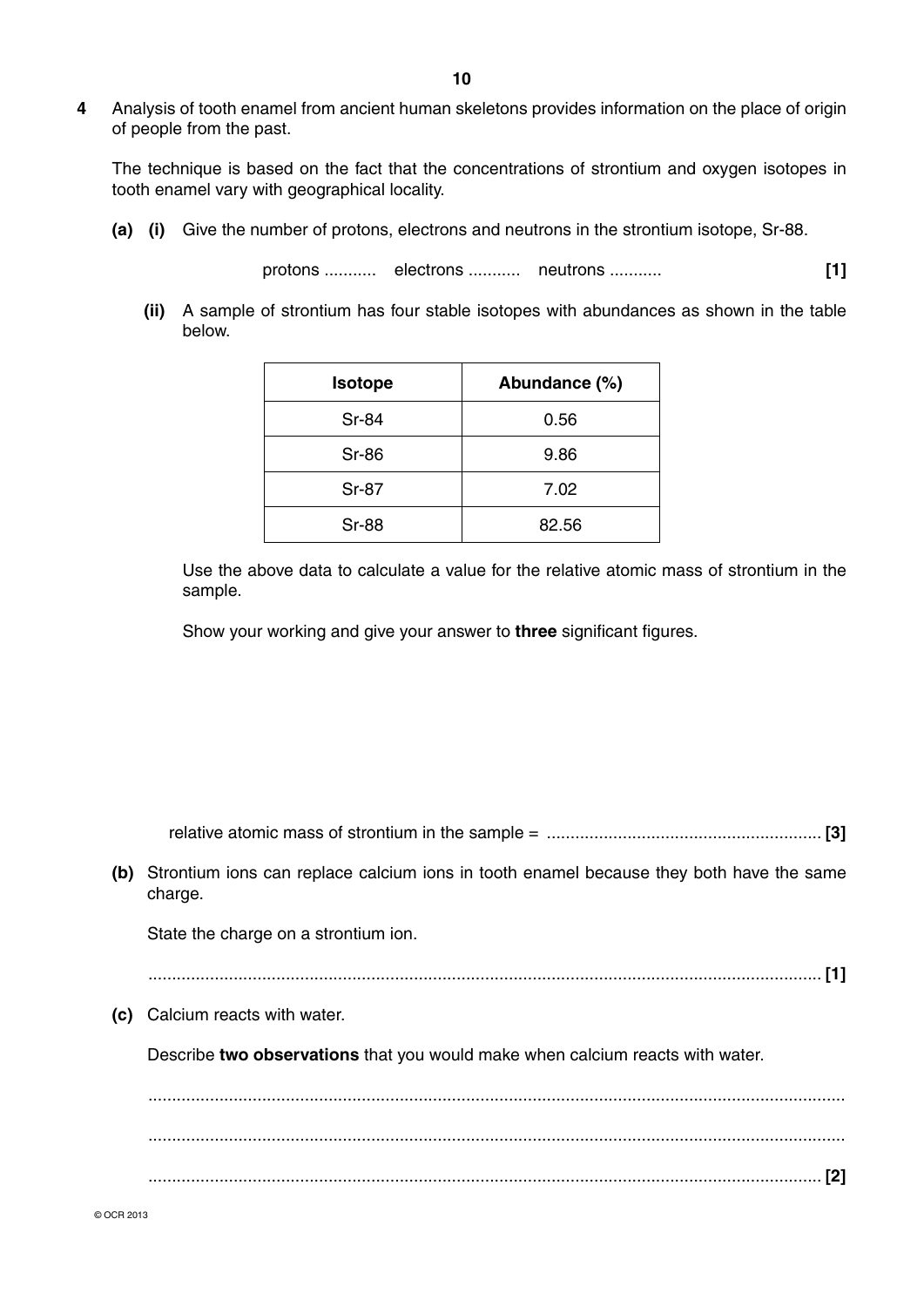**(d)** The isotope variation in strontium across Britain is closely related to the age and type of underlying rocks.

Some of these rocks contain strontium carbonate.

 **(i)** The carbonates in Group 2 show a trend in thermal stability.

Write an equation to show the decomposition of strontium carbonate on heating.

**[1]**

 **(ii)** Samples of strontium carbonate and calcium carbonate are taken, each having the same particle size and number of moles. They are heated in separate test-tubes under the same conditions.

Describe how the difference in thermal stability could be shown, giving the results you would expect.

 ........................................................................................................................................... ........................................................................................................................................... ........................................................................................................................................... ........................................................................................................................................... ........................................................................................................................................... ........................................................................................................................................... ........................................................................................................................................... ...................................................................................................................................... **[4]**

**Question 4 continues on page 12**